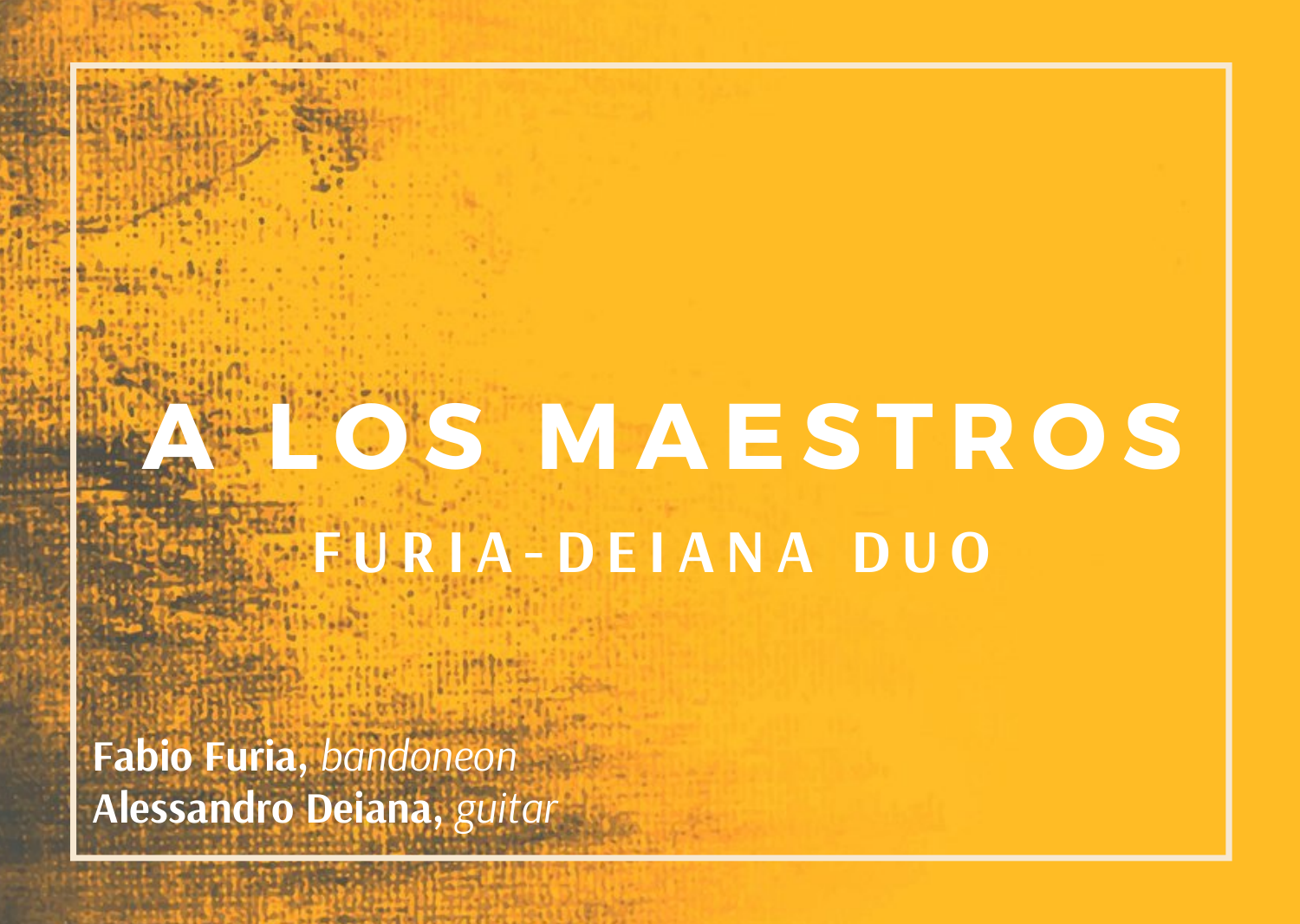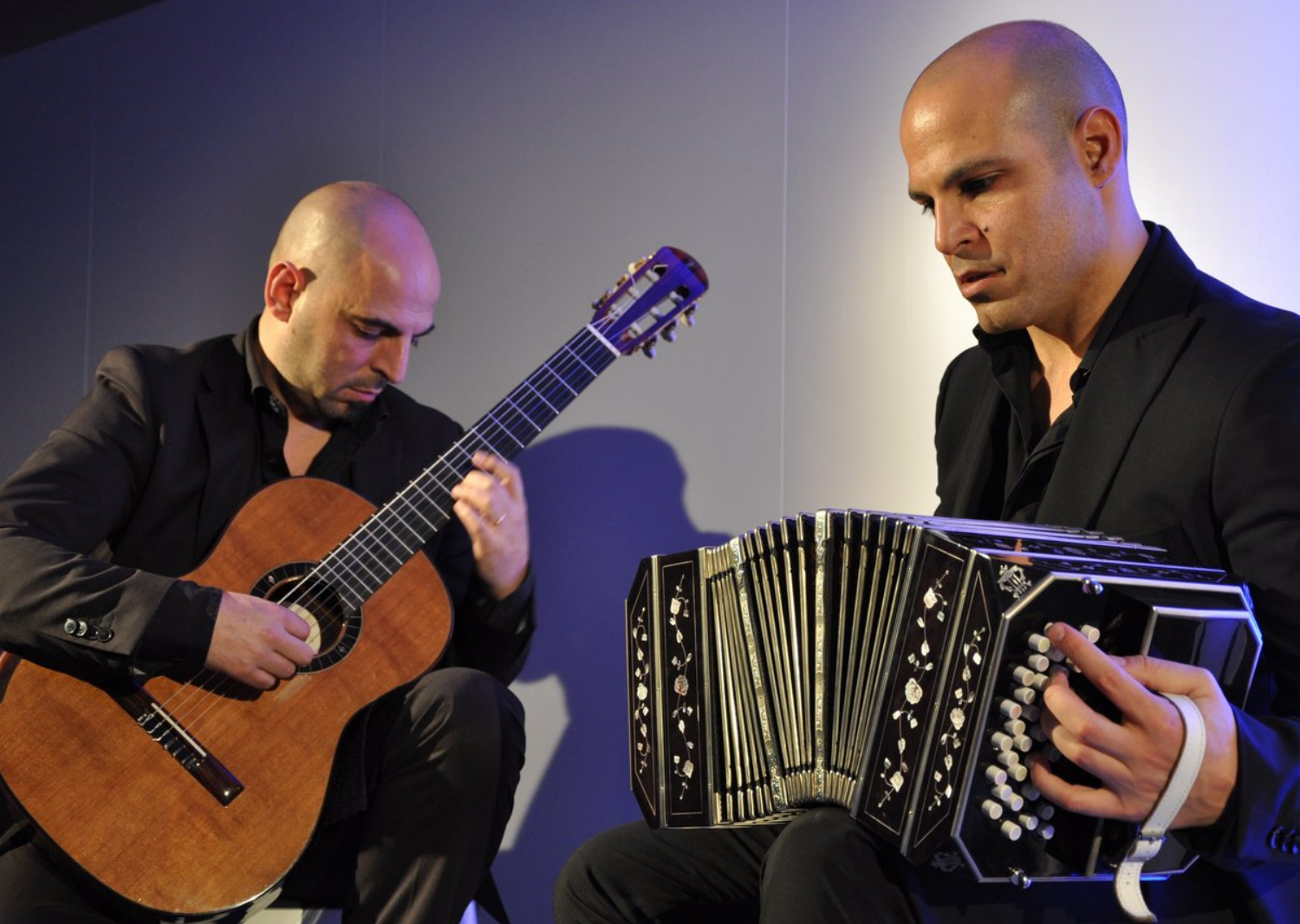A versatile and fascinating formation that combines the passionate sound of Fabio Furia's bandoneon with the virtuosity of Alessandro Deiana's guitar.

In "A los maestros", the title of the CD of the same name signed by the two musicians, all the songs focus on the style and arrangements of two historical "Duos": Osvaldo Montes and Anibal Arias and Julio Pane with Juanjo Dominguez. It is a deeply romantic, nostalgic, refined and engaging repertoire that is reinterpreted and combined with the personal musical taste of the two artists. A path that marks the evolution of this beloved musical genre, starting from the traditional one, up to the avant-garde and its highest nobility.

Many of the pieces presented here, starting from a strong popular connotation, have crossed the boundaries of tango, landing in the most prestigious concert halls in the performance of the most important interpreters of classical, opera and jazz music.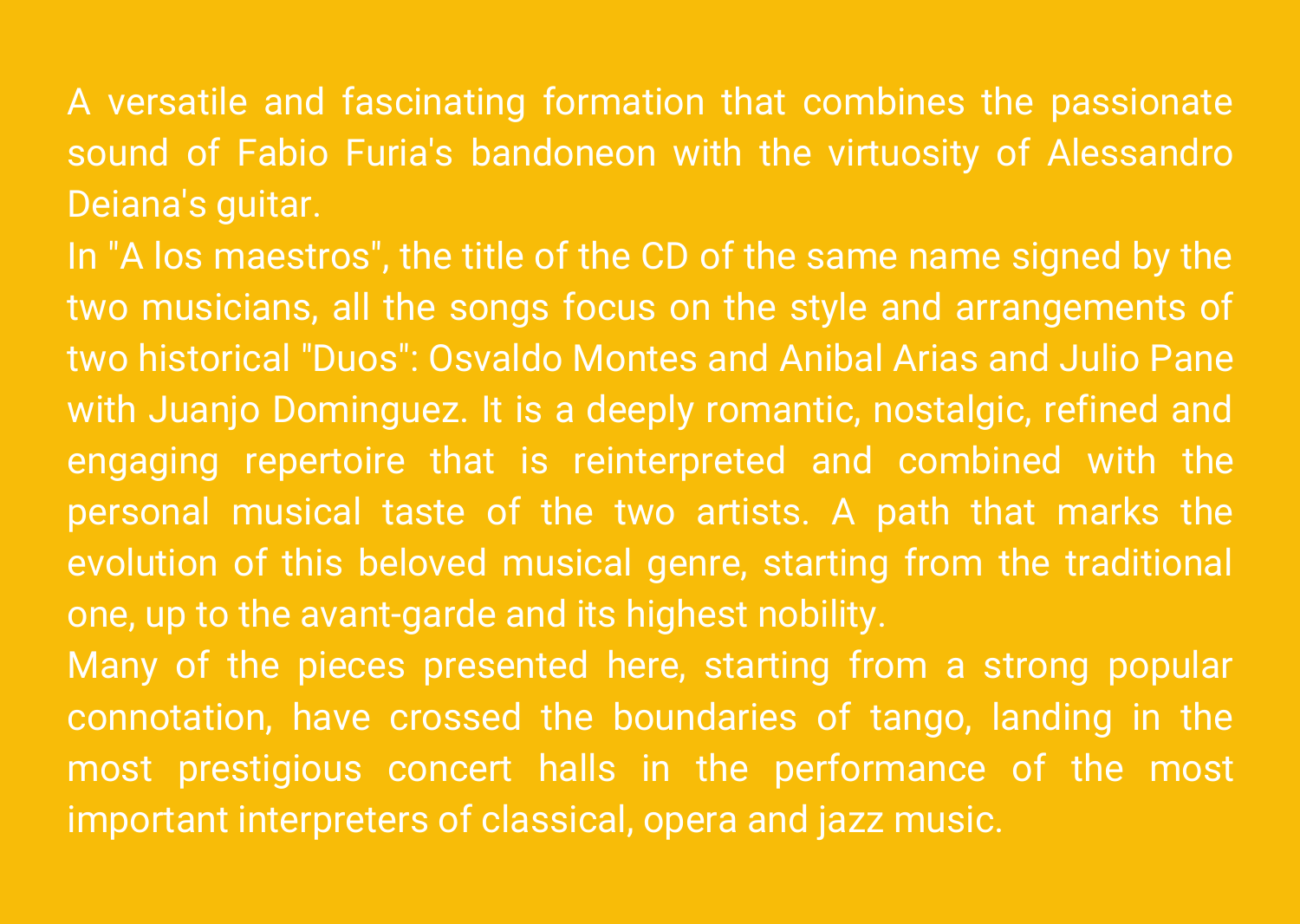#### **F A B I O F U R I A**

Fabio Furia, a world-class concert performer, composer and bandoneonists in Europe.

Thanks to his intense concert activity, he performed in the most important concert halls the world over, including Parco della Musica di Roma, Dvorak Hall of Rudolfinum in Prague, Auditorium Giovanni Arvedi di Cremona, Bozar Theatre in Brussels, Cagliari's

Highly regarded internationally, his talent is known to many Italian and foreign music festivals and institutions, including, Accademia concerti del Quirinale (Rome), Emilia Romagna Festival, "Maggio bresciane", "Gubbio Summer Festival".

He collaborated with prestigious musicians and ensembles, such as: Antony Pay, Michel Michalakakos, Anna Tifu, Franco Maggio Ormezowski, Anne Gastinel, Stefano Pagliani, Jean Ferrandis, Roberto Cappello, Solisti della Scala, Turner String Quartett, Kodàly String Quartett, Budapest String Orchestra, Daniel Binelli, Juan José Mosalini, Hiba al Kawas, Salzburg Chamber Soloists, Orchestra della Fondazione del Carlo Felice di Genova, Orchestra Sinfonieorchester, Trio Wanderer ecc.



He performed as a soloist in Italy, Canada, Mexico, Croatia, and the United States.

He is a member, as a soloist, of the NovaFonic Quartet, of the duo with the guitarist Alessandro Deiana and of the duo with the violinist Gianmaria Melis. He founded and was the solo bandoneon of the Anna Tifu Tango Quartet.

He started studying piano and classical accordion at the age of 7, first as self-taught and then under the guidance of teacher Eliana Zajec in Trieste.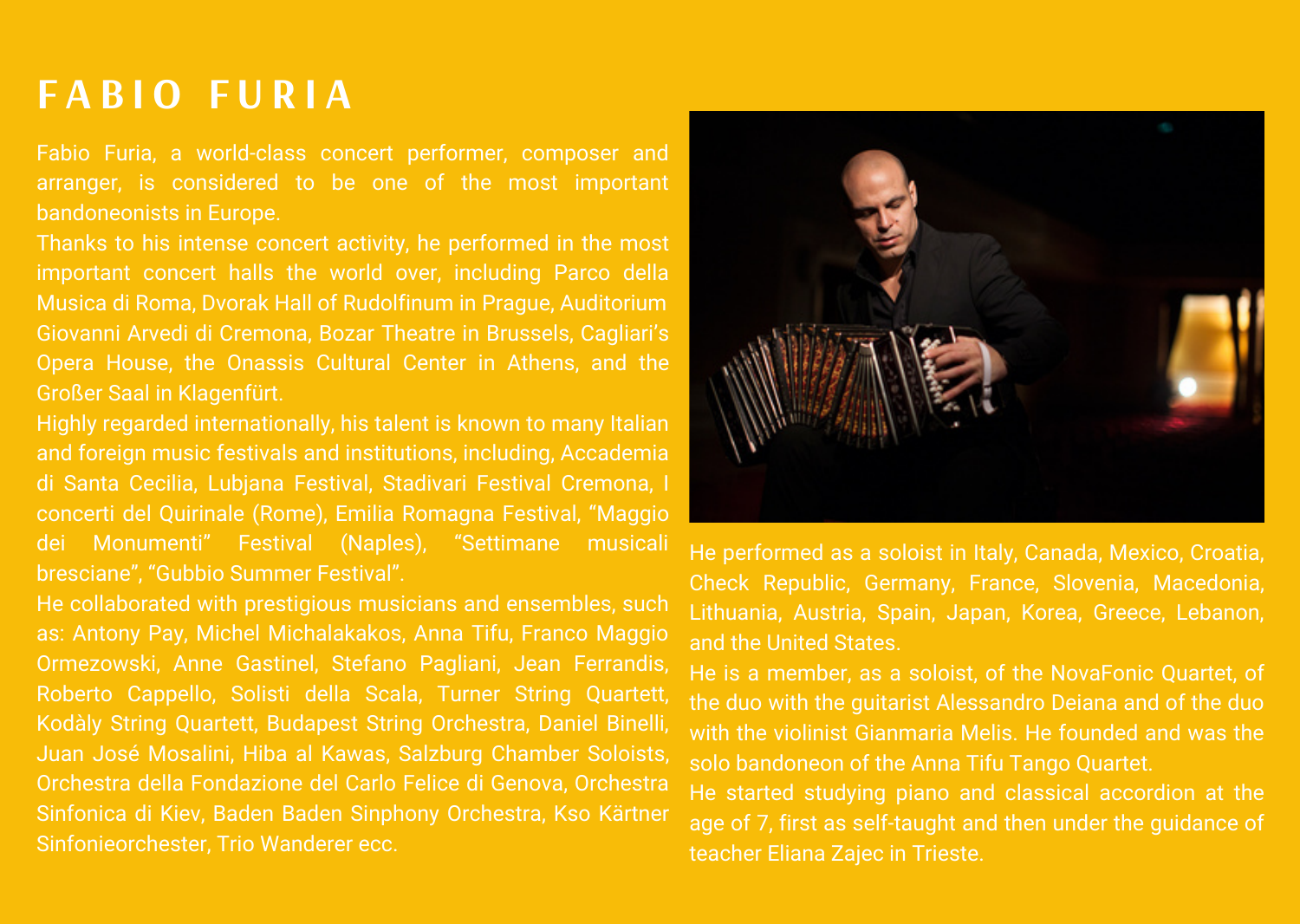However, he owes a large part of his musical formation to Prof. instrumental lessons, harmony and counterpoint. Subsequently, at the age of 16, he studied clarinet at the Conservatory of Cagliari. He then graduated with honours in only four years, under the guidance of Maestro Roberto Gander.

He studied further with some of the best clarinetists in the world, including Antony Pay, Alessandro Carbonare, and Wenzel Fuchs. In parallel with the clarinet's concert career, he undertook the guidance of Juanjo Mosalini.

well as the creator of important musical reviews such as: the "ARTango&Jazz Festival", the "Bandoneon International Masterclass ", an event capable of attracting young musicians from all over the world," Liberavento "an important literary musical events.

He also teaches and organizes both instrument and ensemble

organizes masterclasses and concerts with the most important soloists in the world.

Since 2014, until 2018 he teached Bandoneon at the conservatory "P. Da Palestrina" of Cagliari, first bandoneon course in Italy. Thanks to this experience, in June 2018, the MIUR has approved the three-year degree course in Bandoneon which has now become a point of reference for the teaching of the bandoneon, attracting some of the most talented young bandoneonists from all over the world.

He collaborates with the Bandoneon class of Prof. Yvonne University in Rotterdam, with whom he has activated a conservatories of Cagliari, Avignon and Rotterdam.

His discography includes "ContraMilonga" (2010), "Fabio Furia in concert" (KNS Classical – 2013), Novafonic Quartet Maestros" with guitarist Alessandro Deiana for the Da Vinci Publishing label was released in 2021.

He plays a bandoneon 142 from the German factory Alfred which he is a collaborator and endorser. He also owns and they are of the very few exemplary preserved in perfect condition and totally original.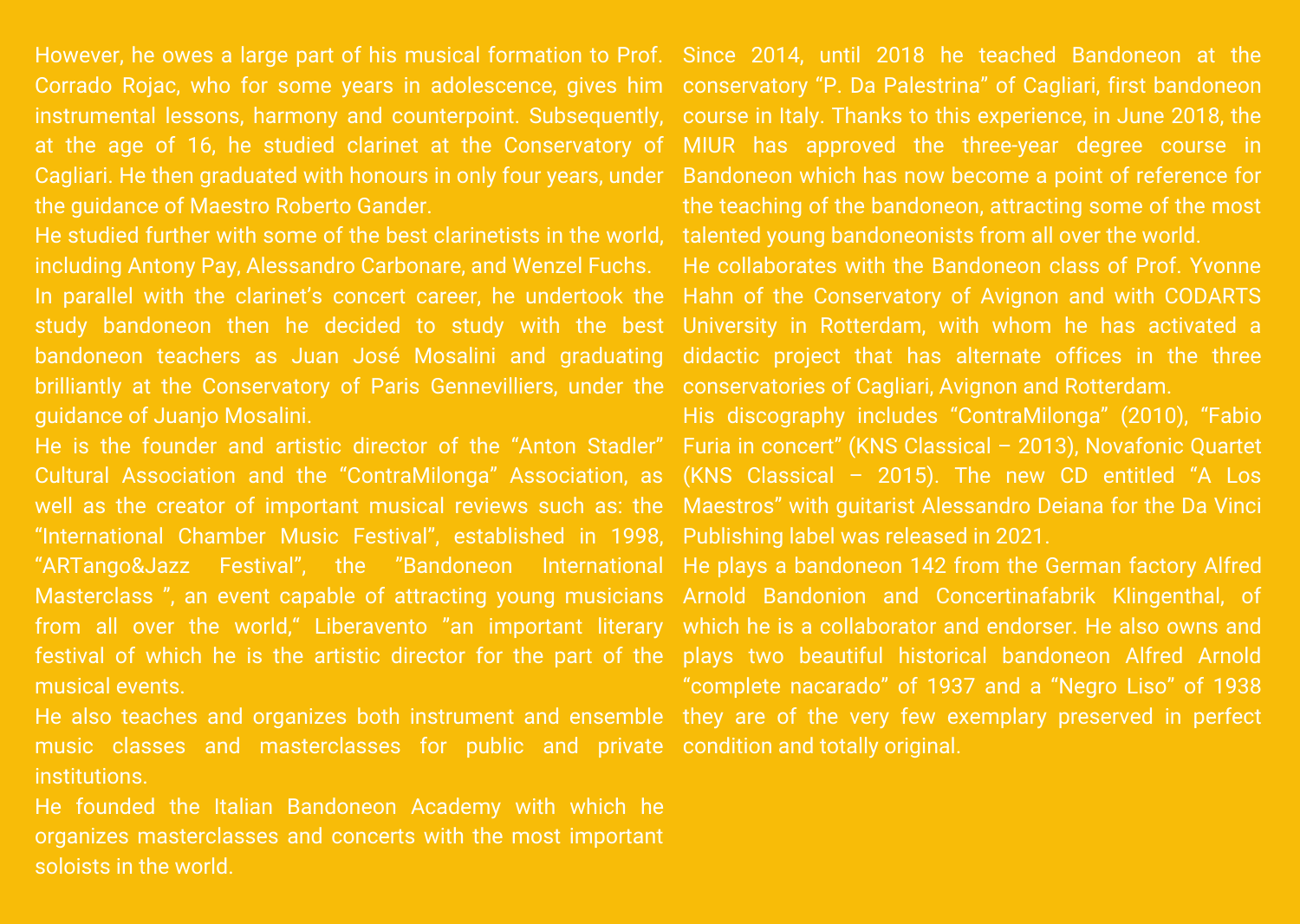#### **A L E S S A N D R O D E I A N A**

Born in a teachers' family and encouraged by his father to follow his natural inclination towards music, since a very early age he Ponce, one of the greatest guitar performers and founder of an unprecedented in the history guitar school, perfecting at the École Normale de Musique de Paris where, in 2002, he obtained the furthered his studies in musical education, receiving the diploma Subsequently, in 2009, he concluded the Biennial Superior Course of Instrumental Music Teaching.

International Competition of Sassari, Fernando Sor International Competition of Cagliari, and others).

Since the early years of study, he has performed intense concert ensembles. He has held hundreds of concerts for important Australia, Belgium, Croatia, France, Germany, Portugal, England, Czech Republic, Spain, Switzerland and Ulster). He often performs Kammerorchester of Mainz, Chamber Orchestra of Frankfurt,



Incontri Musicali Orchestra of Cagliari, Ellipsis Orchestra, and others).

As a teacher, he worked at the Conservatoires Municipaux of Bussy Saint-George and Savigny le Temple (France) and (Sardinia - Italy). Currently, he teaches quitar at the Istituto Comprensivo of Tempio Pausania in Sardinia and holds the role of artistic director at the Scuola Civica di Musica in the same city. He has made numerous CD, radio and television recordings in Italy and abroad.

He normally plays instruments of the luthier Rinaldo Vacca and uses Optima Strings N.6.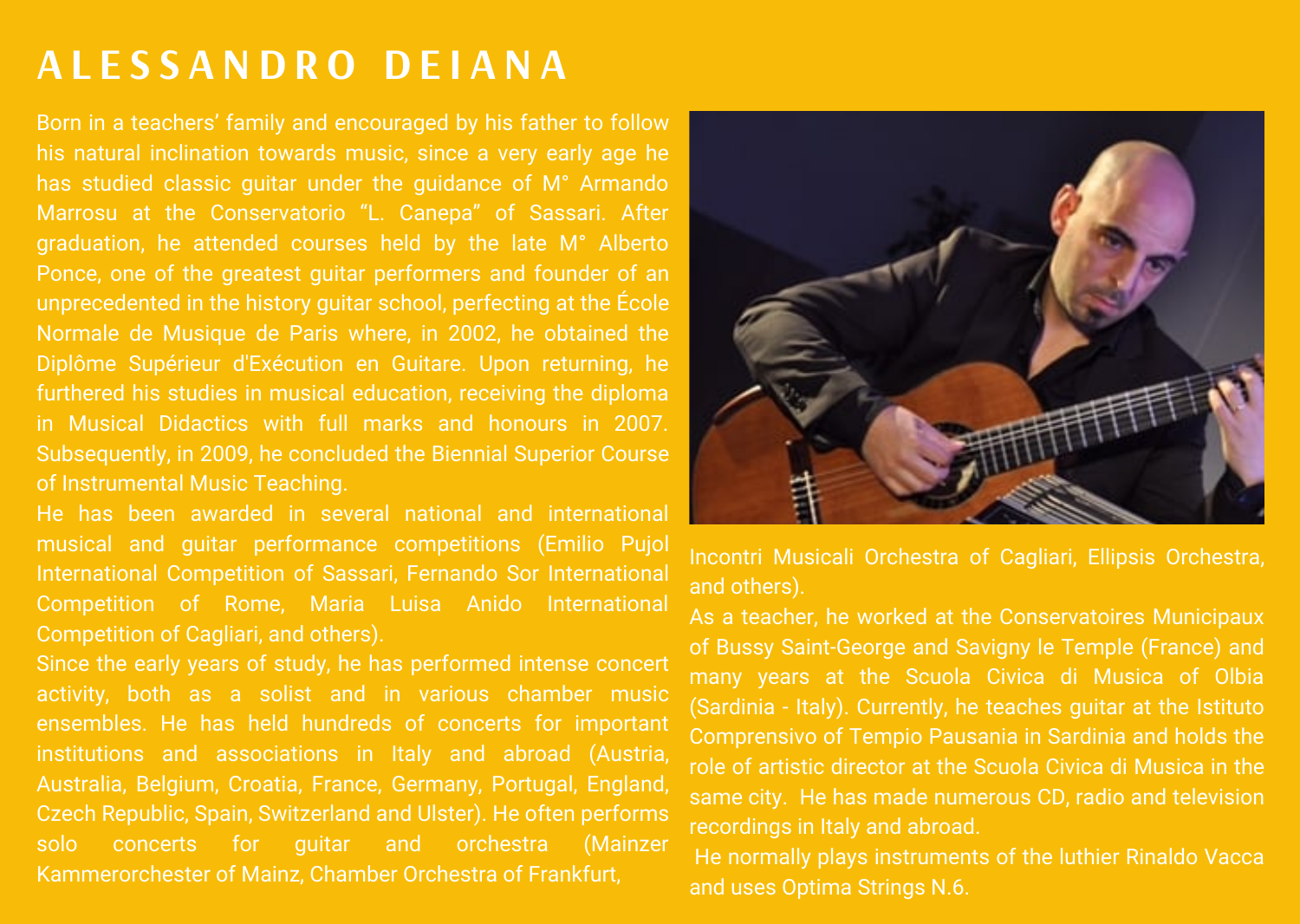## **TECH SHEET**

### **INDOOR PERFORMANCE**

**(up to 250 seats)**

- Mixer with integrated effects
- 1 OmniMic
- Cables
- 1 stand
- Stage lighting suitable for reading
- 2 folding music stands
- 2 piano benches
- Dressing room close to the stage for musicians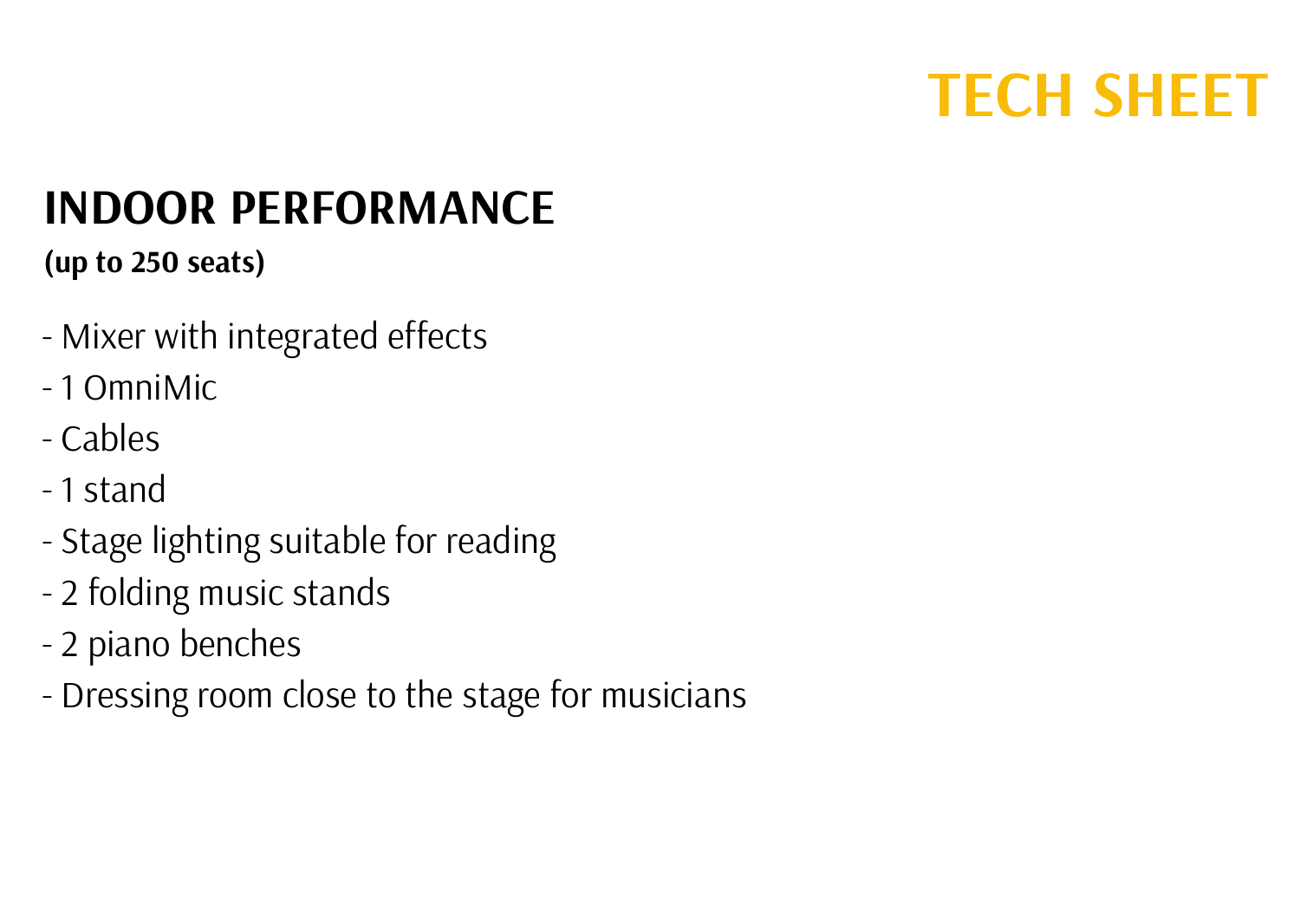## **OUTDOOR PERFORMANCE**

### **Amplification for all instruments suitable to the place**

- Mixer with integrated effects
- 1 OmniMic fot guitar and 2 for bandoneon (e.g. AKG 414)
- 2 monitors
- Cables
- 1 stand and 2 dwarf stands
- Stage lighting suitable for reading
- 2 folding music stands
- 2 piano benches or 2 chairs without armrests
- Dressing room (or closed gazebo) close to the stage for musicians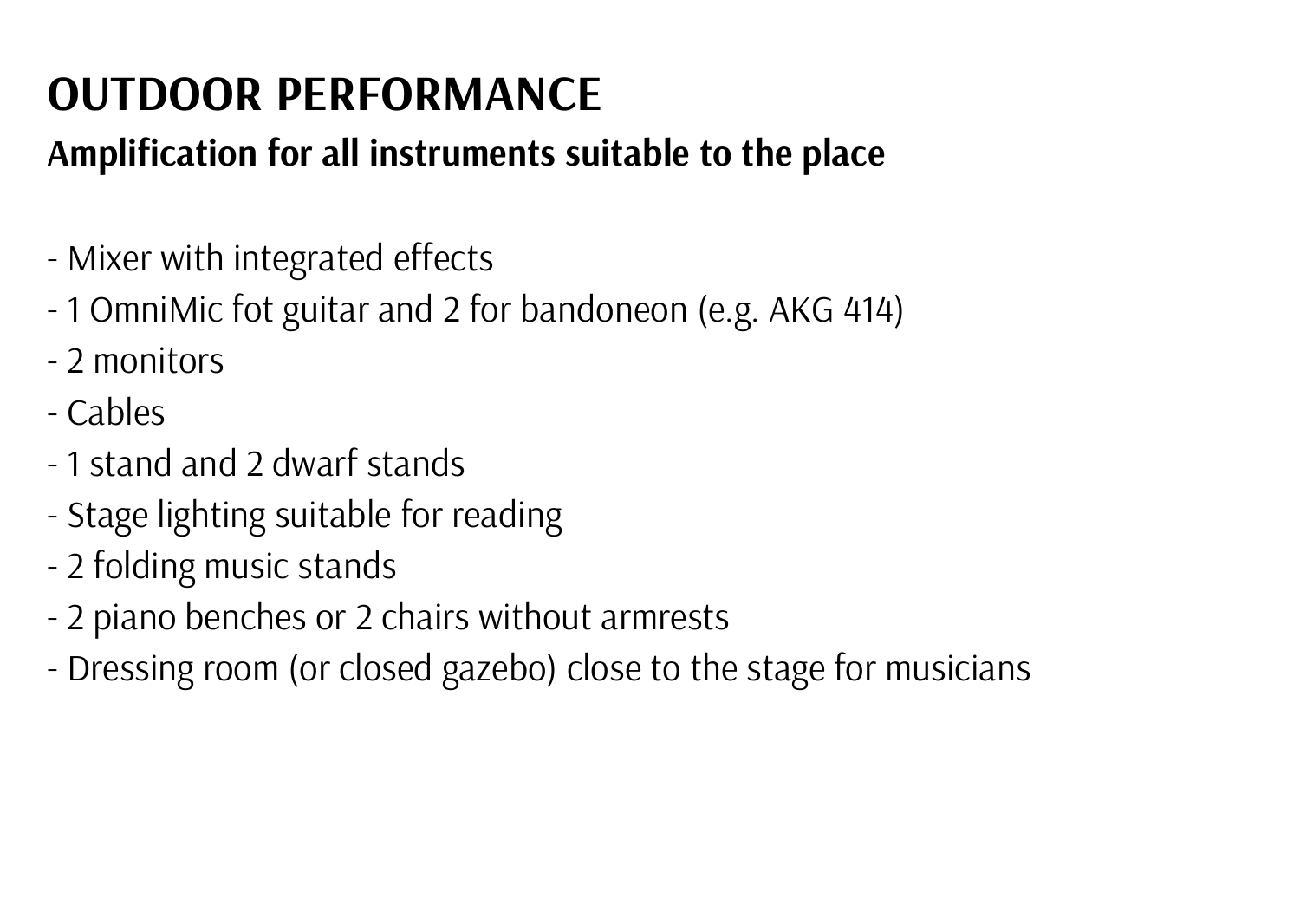## **STAGE PLAN**









speaker speaker speaker speaker speaker speaker speaker speaker speaker speaker speaker